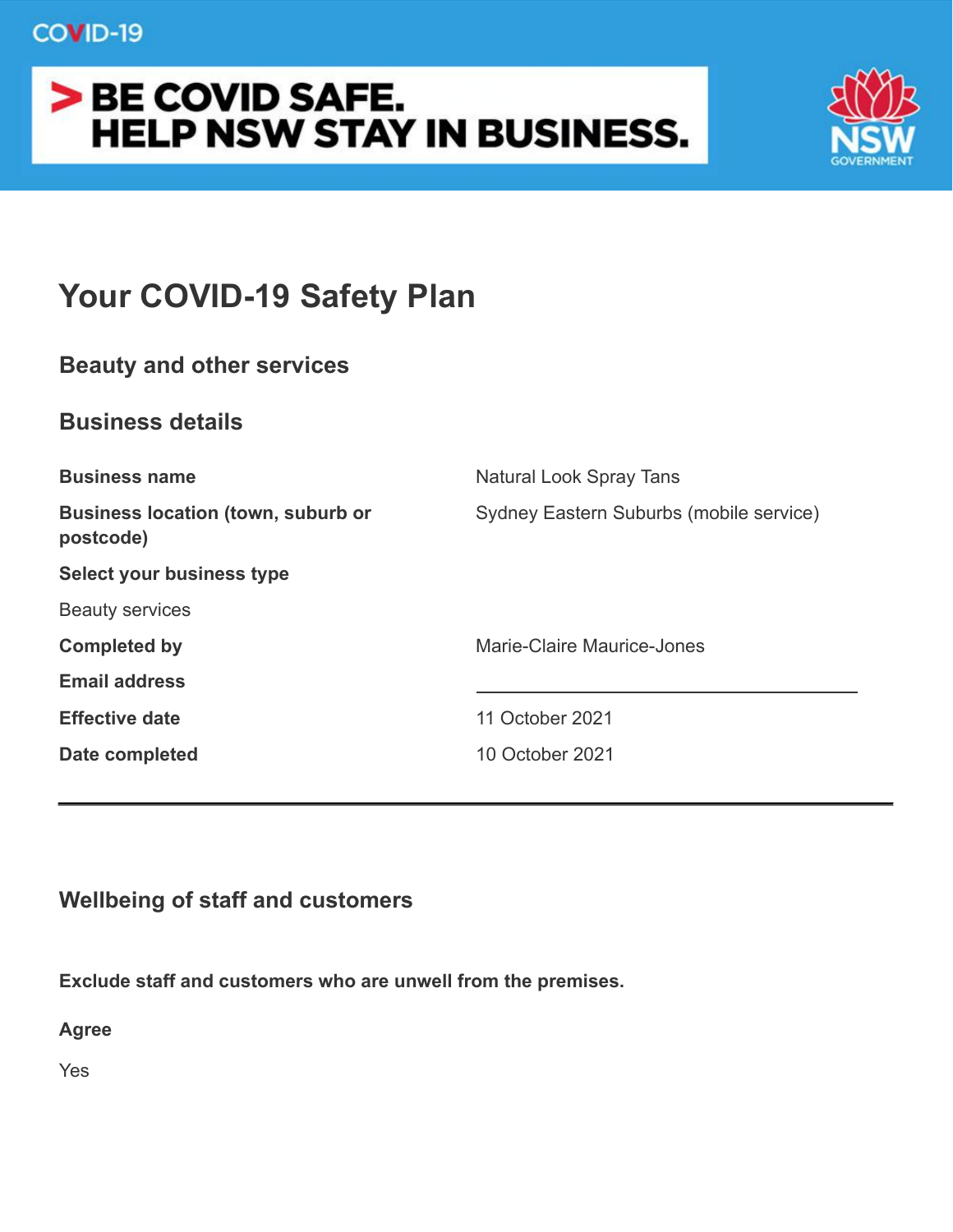## **Tell us how you will do this**

Clients will be sent a text message on the day of their appointment requesting they cancel if feeling unwell.

# **Provide staff with information and training on COVID-19, including COVID-19 vaccination, when to get tested, physical distancing, wearing masks and cleaning. Agree**

Yes

## **Tell us how you will do this**

As a sole trader, Marie-Claire Maurice-Jones has familiarised herself with COVID-19 safety requirements and legal obligations in regard to COVID-19 vaccination, when to get tested, physical distancing, wearing masks and cleaning.

Natural Look Spray Tan's COVID-19 Safety policy will apply to all clients.

**Display conditions of entry including requirements to stay away if unwell, COVID-19 vaccination and record keeping.**

# **Agree**

Yes

## **Tell us how you will do this**

As a mobile spray tanning service, clients will be sent a text prior to their appointment requiring them to:

1.Cancel if they are feeling unwell.

2. Present proof that they are full vaccinated, or if applicable, provide proof of medical exemption.

3. Check in when Marie-Claire arrives at their residence.

4. Will be provided a link to Natural Look Spray Tans' COVID-19 Safety Plan.

**Take reasonable steps to ensure all people aged 16 and over on the premises are fully vaccinated or have a medical exemption (including staff, customers and contractors). For example, ensure posters outlining vaccination requirements are clearly visible, train staff on ways to check proof of COVID-19 vaccination status, remind customers of vaccination requirements in marketing materials. Guidance for**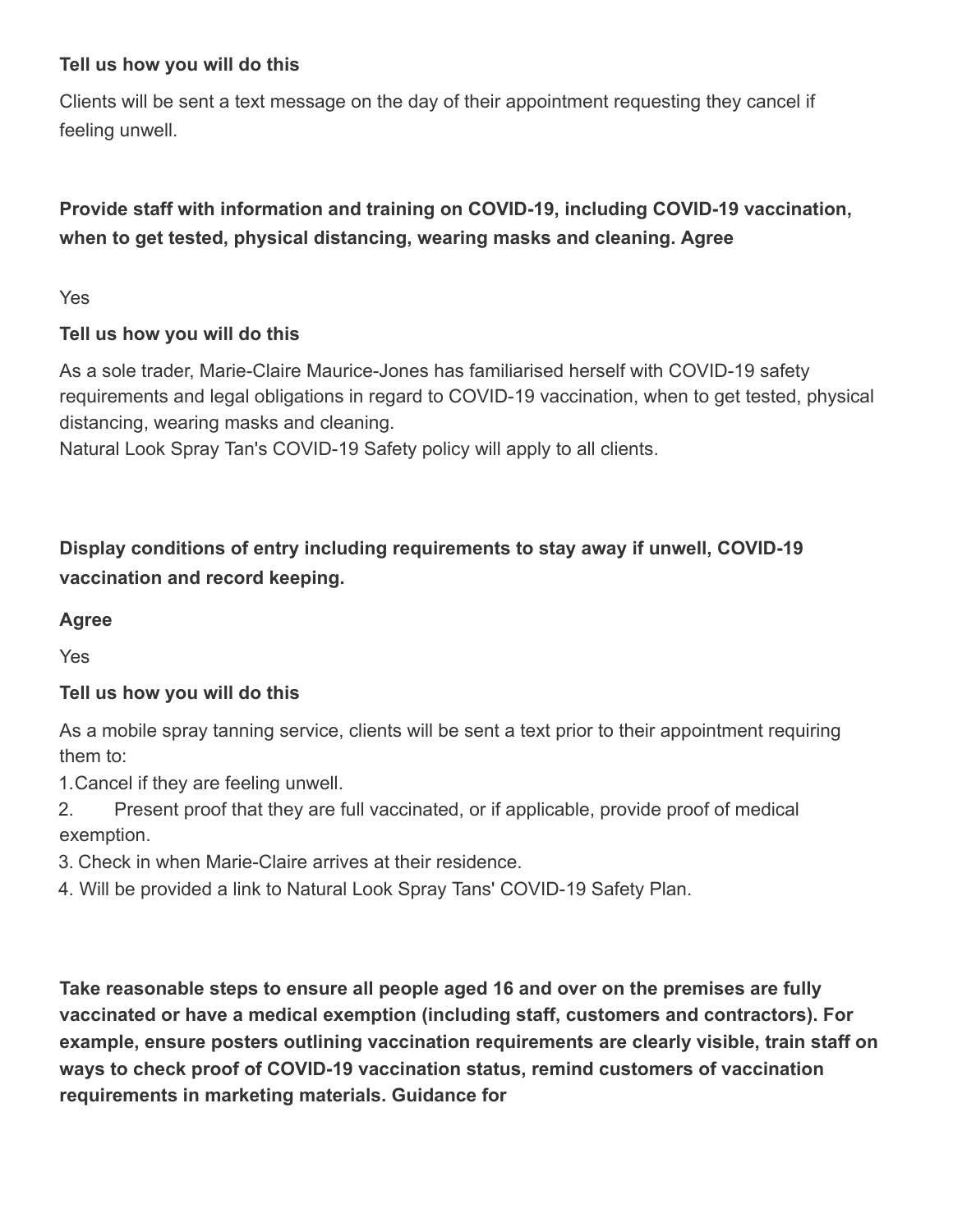#### **businesses is available at:**

# **[https://www.nsw.gov.au/covid-19/businesses-and-employment/covid-safe-business/](https://www.nsw.gov.au/covid-19/businesses-and-employment/covid-safe-business/vaccination-compliance-for-businesses) [vaccination-compliance-for-businesses](https://www.nsw.gov.au/covid-19/businesses-and-employment/covid-safe-business/vaccination-compliance-for-businesses)**

**Note: Staff outside of Greater Sydney who have received one dose of a COVID-19 vaccine are permitted to work until 1 November 2021 when they need to be fully vaccinated.**

#### **Agree**

Yes

## **Tell us how you will do this**

Clients will be required to either text a copy of their vaccination certificate, or present their certificate at the time of their appointment. If exempt, proof of medical exemption will be required as per NSW COVID-19 safety guidelines.

# **Physical distancing**

**Capacity must not exceed the lesser of one person per 4 square metres of space in the premises, or 5 persons.**

**Agree**

Yes

**Tell us how you will do this**

Not applicable.

**Ensure 1.5m physical distancing where possible, including:**

- **at points of mixing or queuing**
- **between seated groups**
- **between staff.**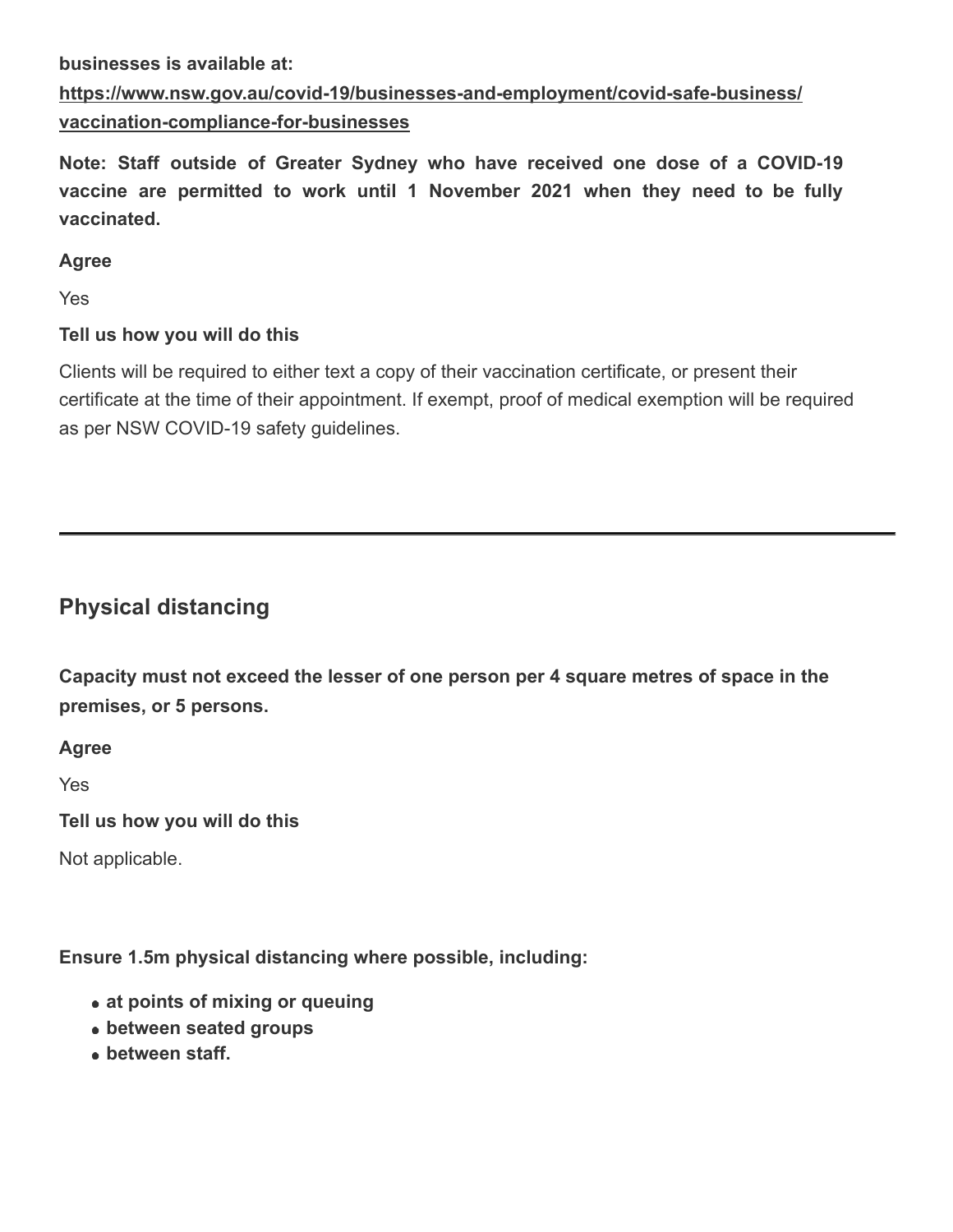# **Agree**

Yes

## **Tell us how you will do this**

1. 1.5m physical distancing is required during each appointment, where possible. 1.5m distancing will not be possible during treatment.

2. Masks will be required at all times during appointments, only to be removed when spray tanning the face.

3. Only one client in the room where treatment is taking place, unless children require supervision.

# **Ventilation**

**Review the 'COVID-19 guidance on ventilation' available at [https://www.nsw.gov.au/covid-19/getting-back-to-work-a-covid-safe-way/ventilation](https://www.nsw.gov.au/covid-19/getting-back-to-work-a-covid-safe-way/ventilation-guidance)[guidance](https://www.nsw.gov.au/covid-19/getting-back-to-work-a-covid-safe-way/ventilation-guidance) and consider which measures are relevant to your premises before completing this COVID-19 Safety Plan.**

Yes

**Agree**

## **Tell us how you will do this**

If possible and weather permitting, it is recommended that windows and doors of the room where the treatment is taking place are kept open to allow adequate ventilation.

# **Use outdoor settings wherever possible.**

**Agree**

Yes

# **Tell us how you will do this**

If a suitable sheltered outdoor space, such as a balcony or courtyard is available, the treatment can be performed outdoors.

**In indoor areas, increase natural ventilation by opening windows and doors where possible.**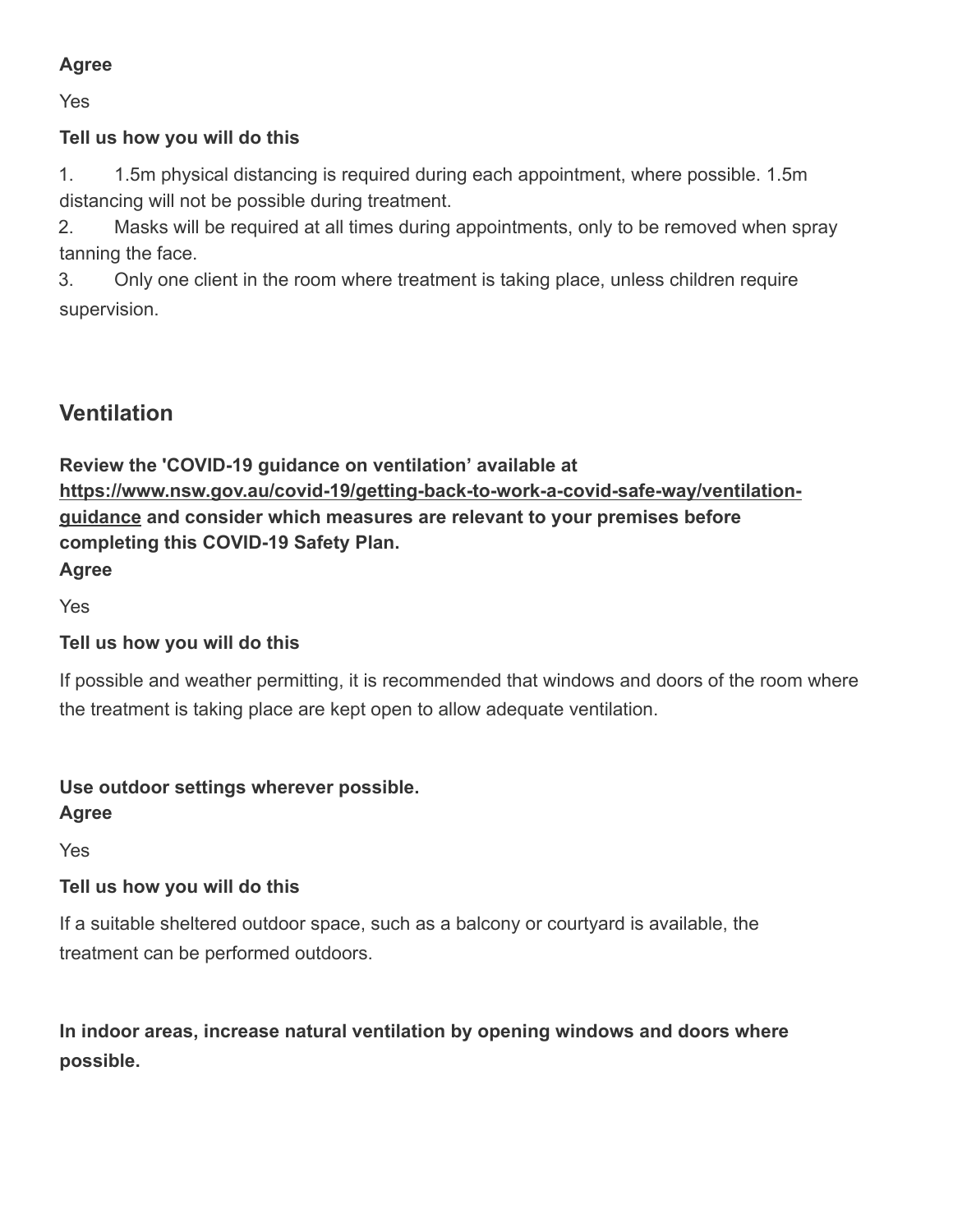# **Agree**

Yes

## **Tell us how you will do this**

Within reason and whenever possible, weather permitting, clients will be requested to leave window and doors open.

**In indoor areas, increase mechanical ventilation where possible by optimising air conditioning or other system settings (such as by maximising the intake of outside air and reducing or avoiding recirculation of air). Agree**

Yes

## **Tell us how you will do this**

If mechanical ventilation is available, such as air conditioning it will be recommended that clients utilise the ventilation system during their appointment.

**Ensure mechanical ventilation systems are regularly maintained to optimise performance (for example through regular filter cleaning or filter changes).**

#### **Agree**

Yes

**Tell us how you will do this**

Not applicable

**Consider consulting relevant experts such as building owners or facility managers, ventilation engineers and industrial or occupational hygienists to optimise indoor ventilation.**

**Agree**

Yes

**Tell us how you will do this**

Not applicable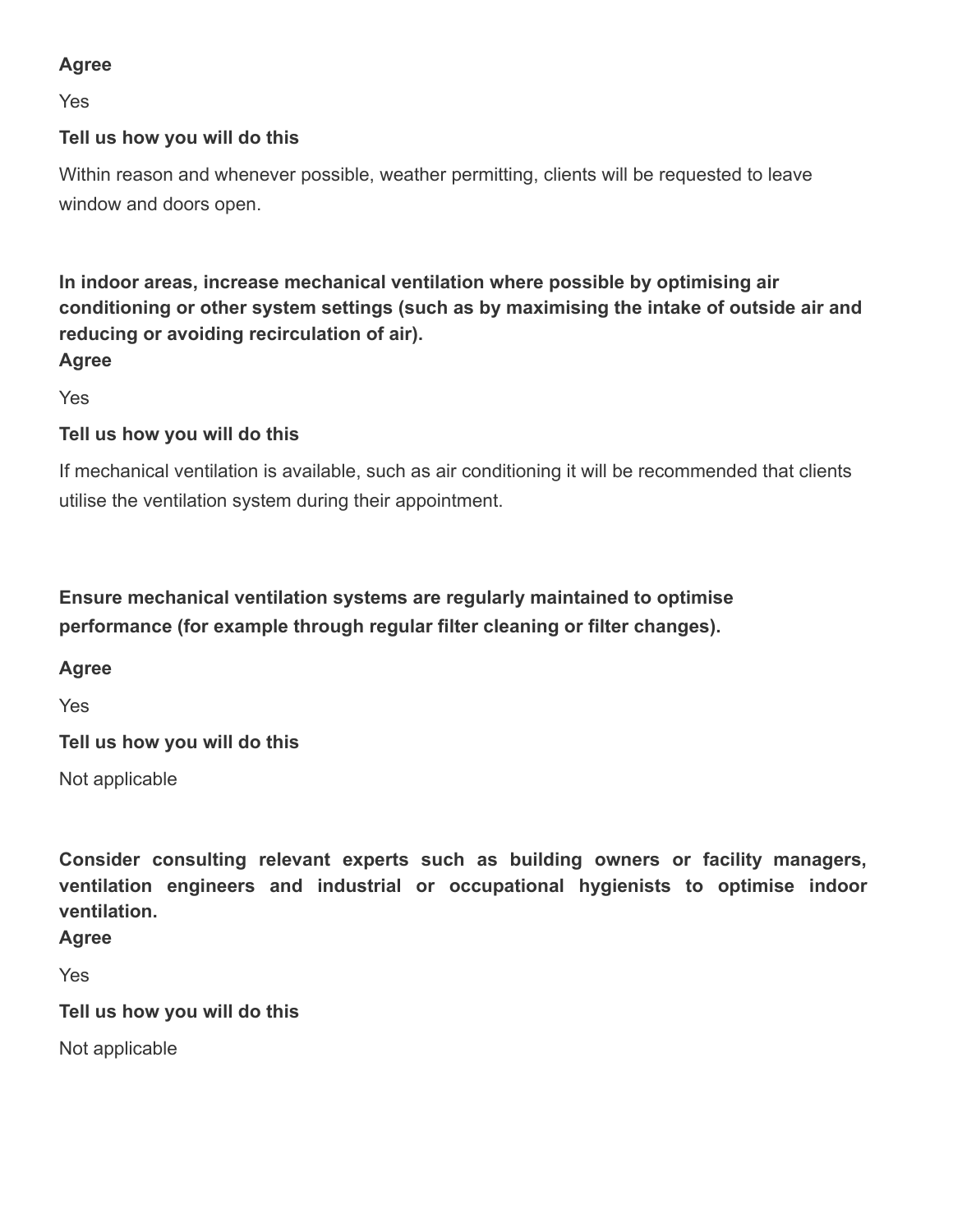# **Hygiene and cleaning**

**Face masks must be worn by staff and customers in indoor areas, unless exempt. Agree**

Yes

# **Tell us how you will do this**

Masks are to be worn at all times during appointment. Clients can remove their mask when having the face spray tanned only.

**Adopt good hand hygiene practices. Have hand sanitiser at key points around the venue.**

## **Agree**

Yes

## **Tell us how you will do this**

Hand sanitiser will be made available and used regularly throughout appointments as necessary, and specifically at the beginning and at the end of an appointment.

## **Ensure bathrooms are well stocked with hand soap and paper towels or hand dryers.**

**Agree**

Yes

**Tell us how you will do this**

Not applicable.

**Clean frequently used indoor hard surface areas (including children's play areas) at least daily with detergent/disinfectant. Clean frequently touched areas and surfaces several times per day, and clean surfaces that customers touch between each**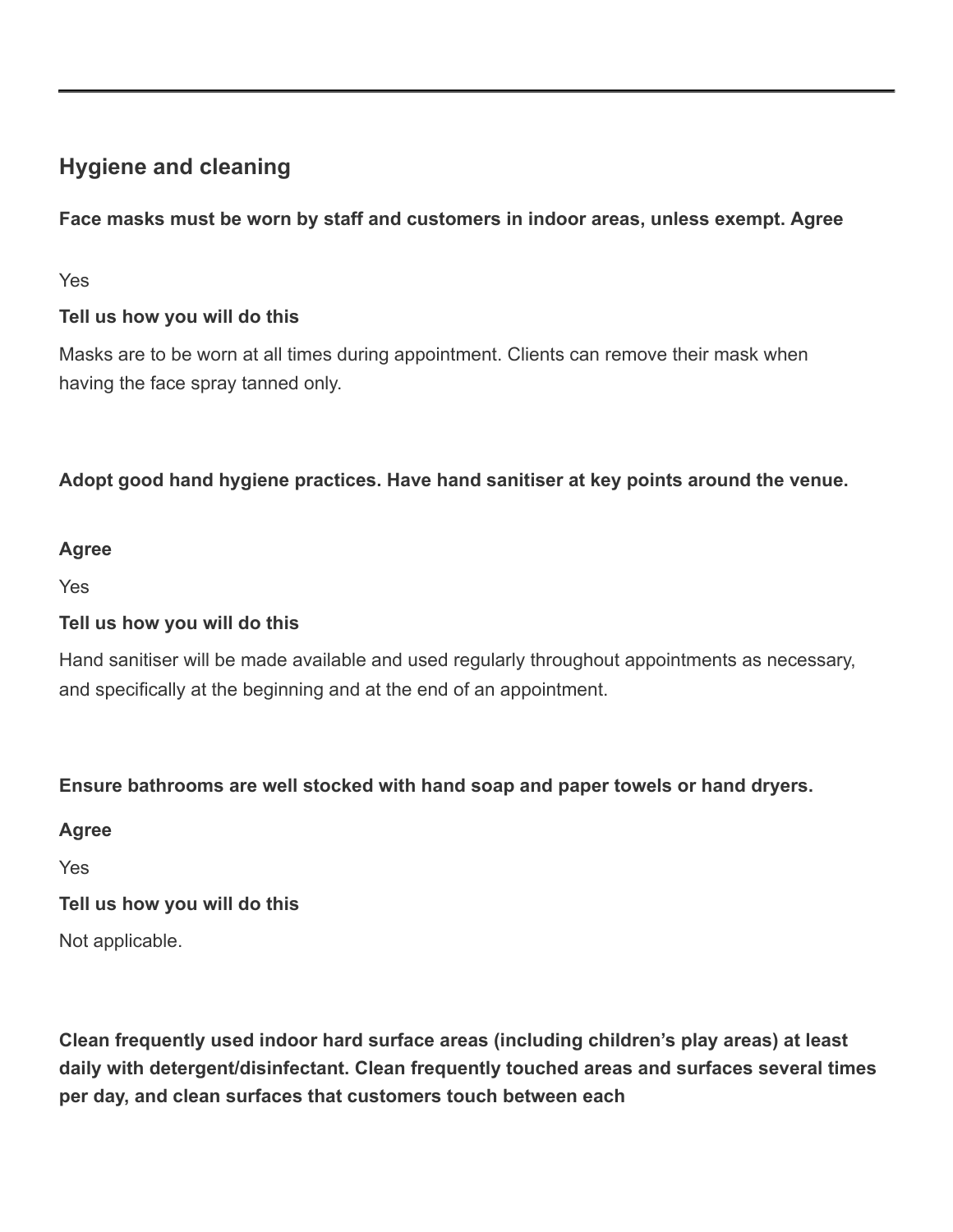#### **customer.**

#### **Agree**

Yes

#### **Tell us how you will do this**

All equipment will be cleaned with disinfectant after each treatment, before equipment is packed away.

# **Record keeping**

**Use the NSW Government QR code system to collect an electronic record of the name, contact number and entry time for all staff, customers and contractors.**

#### **Agree**

Yes

#### **Tell us how you will do this**

All clients will be required to check un using the NSW Government QR code if they have access to a mobile device. If not their details and time of appointment will be kept on file.

**Processes must be in place to ensure that people provide the required contact information, such as by checking phones for the green tick to confirm they have checked in (keeping 1.5m physical distance between staff and patrons). QR codes should be clearly visible and accessible including at entrances to the premises.**

#### **Agree**

Yes

#### **Tell us how you will do this**

Upon arrival a QR code will be presented to clients for them to check in.